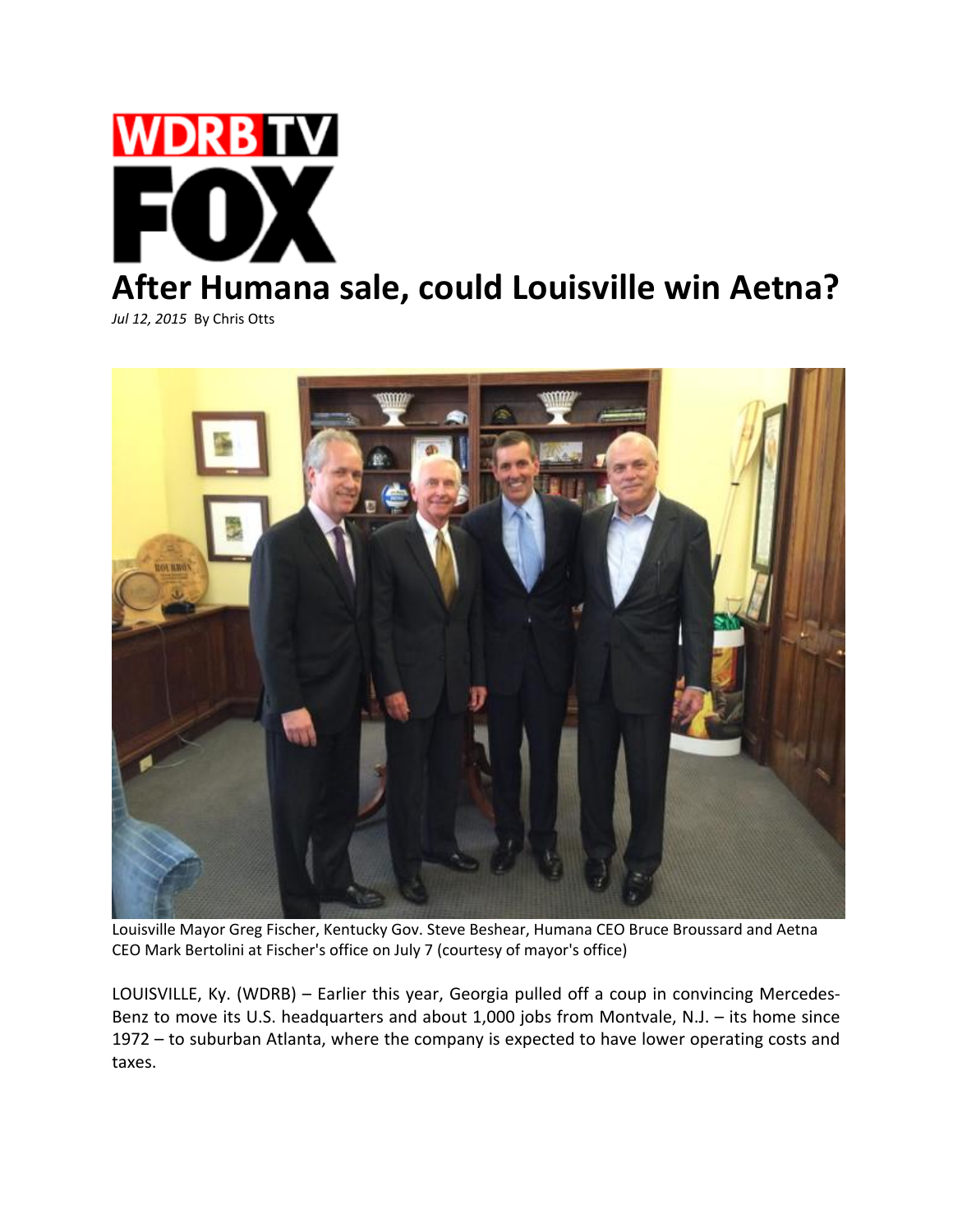Some say Louisville has a similar opportunity with Hartford, Conn.‐based Aetna, which announced July 3 that it plans to buy Louisville's Humana Inc. for \$37 billion.

Aetna has been one of a handful of major employers openly complaining about Connecticut's business tax climate in recent months, and the company has already made what Louisville officials describe as a "major commitment" to maintain a "significant corporate presence" in Louisville, where Humana has about 12,500 employees, following the acquisition.

"This is the ideal situation for us," said local businessman Bill Stone, owner of Louisville Plate Glass and a longtime civic leader. "We ought to be aggressive. This is an opportunity to land a global giant."

Aetna officials confirmed the basic plan for the future company's operations on a conference call last week: The commercial insurance business would shift to Hartford while its government segment – Medicare, Medicaid and military insurance TRICARE – would go to Louisville, where Medicare has been Humana's bread and butter.



But Aetna has been clear that the company's headquarters will remain in Hartford – where its roots date to the 1800s and it employs about 6,100. Aetna CEO Mark Bertolini will stay at the helm, while it's unclear whether Humana's senior leaders will remain with the company.

Nothing will change for at least a year. Aetna

and Humana say the sale won't close until the second half of 2016, and the deal is far from guaranteed. (Humana's stock price hasn't moved since the deal was announced – despite the premium Aetna intends to pay – indicating investors have doubts the sale will materialize, according to the Wall Street Journal and Hartford Courant.)

After meeting with Bertolini in Louisville last week, Mayor Greg Fischer said the city is "well positioned" in the future company's "real growth business" -- the government insurance segment led by aging Baby Boomers entering Medicare.

"You could say the government headquarters is here, the commercial headquarters is in Hartford. And I think they are trying to figure out now what to do next with the corporate headquarters, if you will," Fischer said. "Believe me -- if that's an opportunity -- we'll be right in the middle of it."

But Fischer said it's premature to talk about landing more jobs in Louisville than what Aetna has already promised.

"The first step is just kind of figure out what the integration plans are," he said.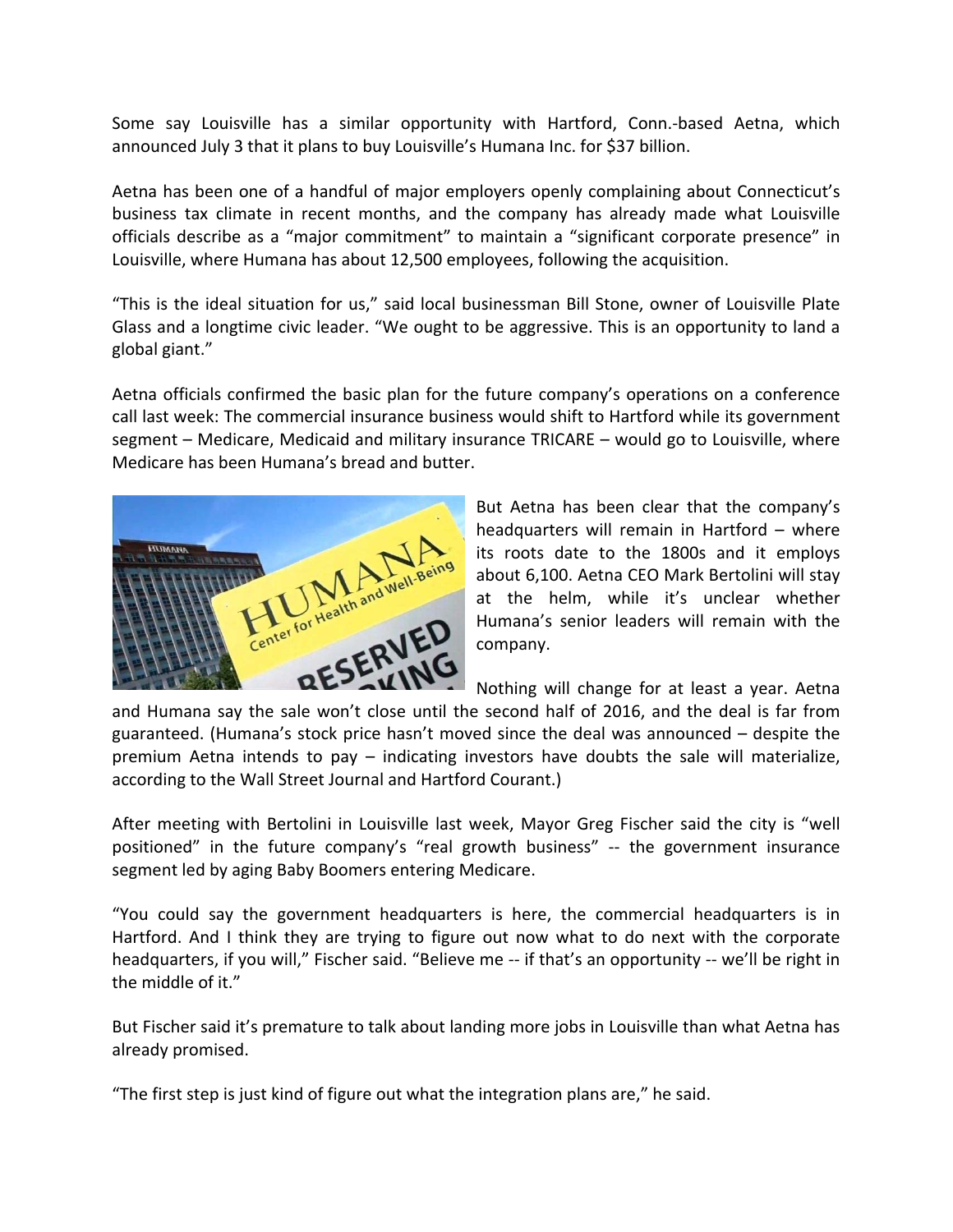An Aetna spokeswoman said the company does not comment on speculation.

Two consultants who help companies choose locations said it's not out of the question that Louisville could compete for Aetna's headquarters, or at least for a shift in corporate jobs over time.

"Corporate headquarters themselves are more mobile than ever before," said John Boyd of the Boyd Co., a site selection firm in Princeton, N.J. "Now everything is on the table, including the head office, because companies just have to examine every function of the corporate structure to be as lean and mean as possible. So, the notion of Louisville making a successful case? You're in play."

Brett Bayduss, a New York-based principal of the Site Selection Group, said while companies rarely pick up and completely move their headquarters, many are willing to move jobs to "regional campuses or regional headquarters" for tax and other cost reasons.

"There is definitely a lot more, 'Are we in the right location? Can we satisfy our IT demands? Can we satisfy our back‐office functions, and can we be doing it in lower‐cost locations?" he said. "I think a lot of companies are really re-evaluating that, especially if they are in some of these higher‐cost places like the Northeast and California."

## **'A big deal'**

Aetna's plans to make Louisville a divisional home for its Medicare and Medicaid business is a "big deal," because it provides certainty at the outset of the acquisition, said Kent Oyler, CEO of Greater Louisville Inc.

Fischer noted that the Medicare-Medicaid business centered in Louisville will bring in about \$64 billion a year – a little more than half of the combined company's projected total revenue and more than Humana's total \$54 billion in projected revenue in 2015, according to Aetna's statistics.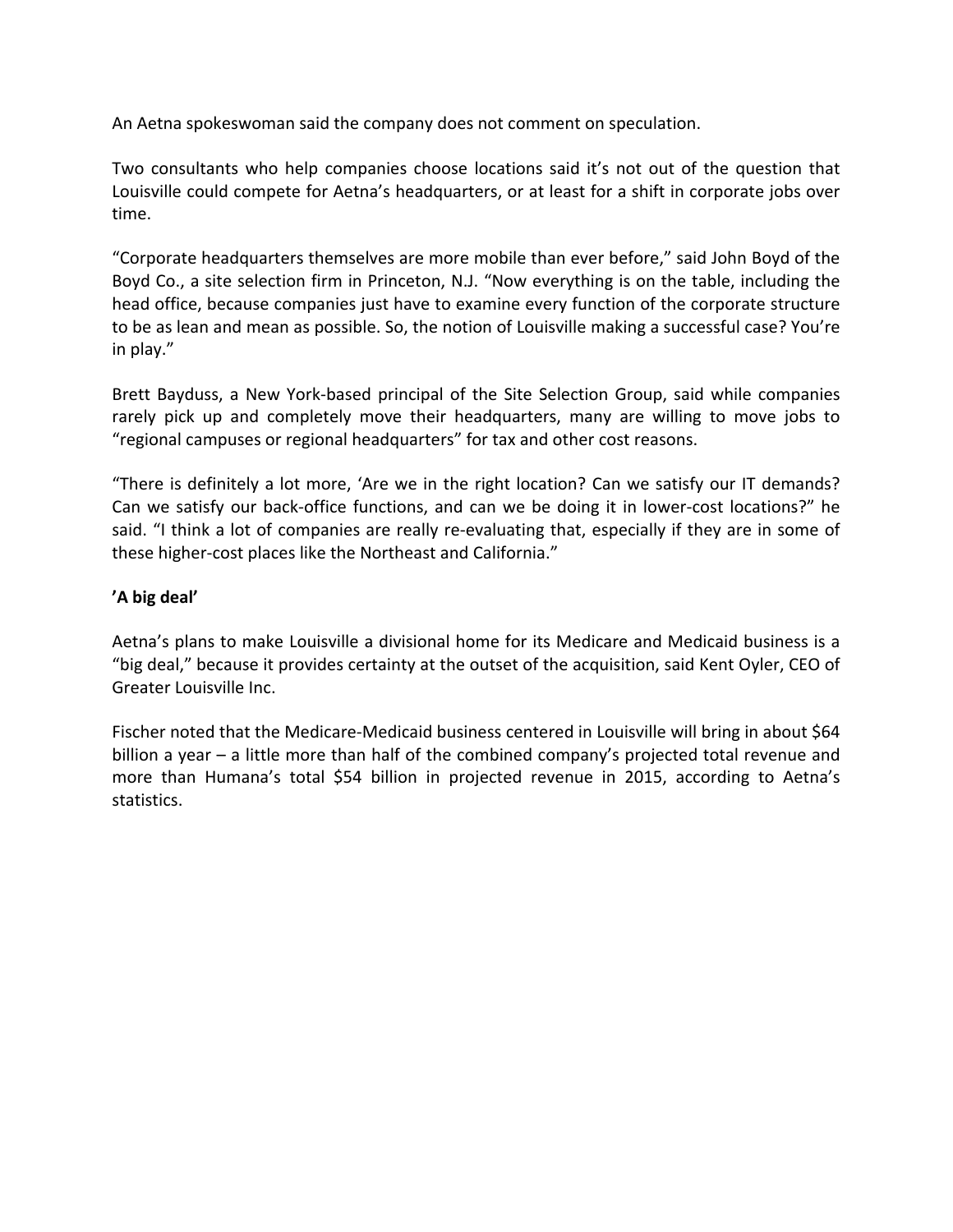

"Louisville will be an important site for us and we anticipate, given the size of the revenue that will be in that location, that we'll at least maintain employment, if not increase it," Aetna's Bertolini told analysts on a call last week.

He also praised the "very capable" managers of those businesses at Humana in Louisville and said Aetna wants to keep the "best of breed" employees from each company.

But despite the assurances, Aetna's current plan would still relegate Louisville to a divisional operation answering to executives whose roots – and loyalties – are elsewhere. That hasn't always worked out well for the city.

In 1997, Providian Corp. was a Louisville-based Fortune 500 company with 1,300 workers when it sold its insurance units to Netherlands‐based Aegon.

Aegon then slowly shed jobs from Louisville until its name was finally taken off the office tower Aegon Center – now called 400 W. Market Street ‐‐ in 2013.

In 2004, R.J. Reynolds Tobacco's purchase of Louisville's Brown & Williamson resulted in the loss of 450 jobs at B&W.

Aetna executives told investors last week that the company hopes to save \$1 billion in annual operating costs by 2018, once it fully blends in Humana.

Tom Carroll, a Baltimore‐based analyst with Stifel Financial Corp., said Aetna's commitment to keep jobs in Louisville is "fully incorporated" within the \$1 billion projected savings and there is no "secret plan" to gut the Louisville workforce.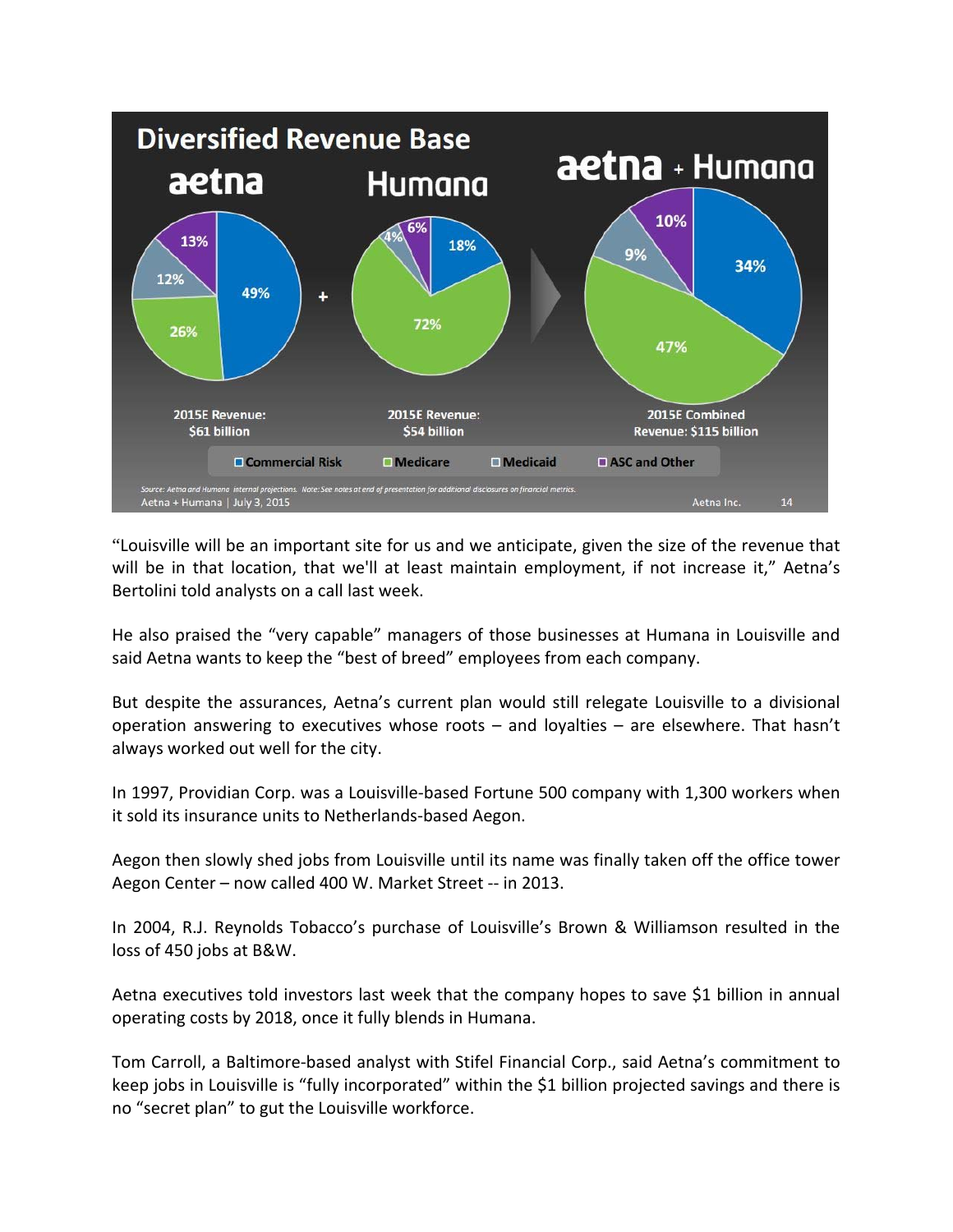Still, Carroll asked Aetna executives on last week's conference call when they might merge "the Louisville infrastructure into the rest of Aetna" as there would be "decent synergies there to be gained in future years."

In an email to WDRB News, Carroll said Aetna's commitment to maintain employment in Louisville is solid for the near future, but things might change down the road.

"Over time, there is likely a push to consolidate things in one place," he said. "That said, it probably doesn't happen for a long time….i.e., end of decade."

## **Connecticut concerns**

In early June, Aetna was one of three prominent Connecticut-based companies to publicly denounce a recent plan by the state to increase corporate taxes to balance its budget – an "unprecedented" move that "stunned" state officials, according to the Hartford Courant.

Aetna said the moves would lead it to "reconsider" its operations in the state.

The final version of the Connecticut budget rolled back \$178 million of \$1.5 billion in tax increases including "several controversial business taxes," according to the newspaper.

Those changes were "a step in the right direction," Aetna spokeswoman Kristine Grow told WDRB News in an email. But she said "the Connecticut business climate continues to be very challenging."

"We hope the legislature and governor take more aggressive efforts to make our state an affordable place to live and work," Grow said.

Boyd, the New Jersey location consultant, said his company has Connecticut clients and the warnings from companies like General Electric and Aetna are not empty threats.

"It is a legitimate and serious tax problem that the corporate community is facing in Connecticut," he said.

Stone, the Louisville businessman, said Fischer and Gov. Steve Beshear ought to seize the opportunity to win jobs from Connecticut. Housing costs and property taxes are about half as much in Louisville as in Hartford, according to Census data.

"We're a better place to live; we have much more to offer," said Stone, a former chamber of commerce director and past chairman of the Jefferson County Republican party. "We've got to take the attitude that we're going to win this thing – not just holding on so we don't lose so much."